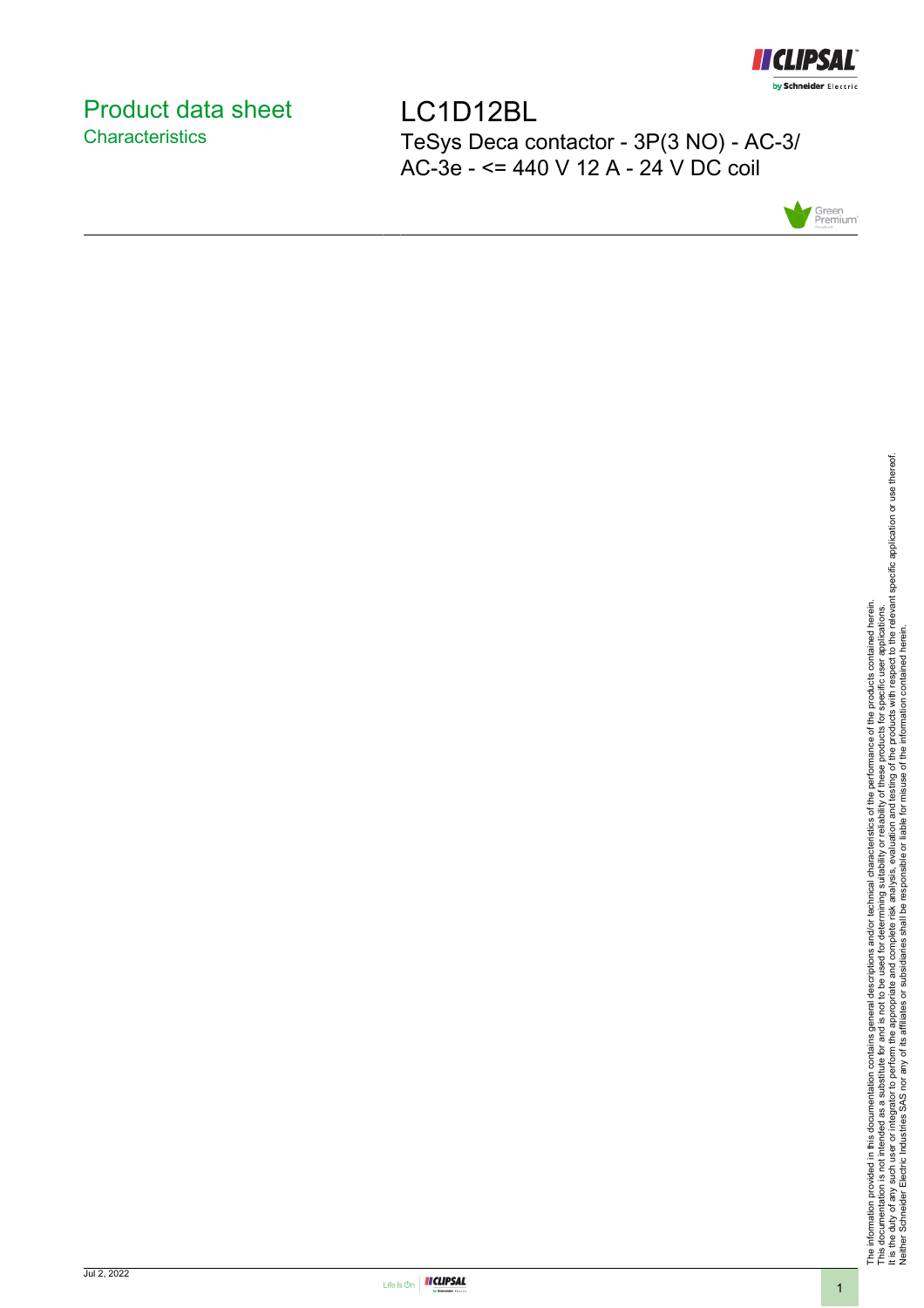

| Main                                           |                                                                                                                                                                                                                                                                                                                                                                                                                                                         |
|------------------------------------------------|---------------------------------------------------------------------------------------------------------------------------------------------------------------------------------------------------------------------------------------------------------------------------------------------------------------------------------------------------------------------------------------------------------------------------------------------------------|
| Range                                          | TeSys<br><b>TeSys Deca</b>                                                                                                                                                                                                                                                                                                                                                                                                                              |
| Product name                                   | TeSys D<br>TeSys Deca                                                                                                                                                                                                                                                                                                                                                                                                                                   |
| Product or component<br>type                   | Contactor                                                                                                                                                                                                                                                                                                                                                                                                                                               |
| Device short name                              | LC <sub>1</sub> D                                                                                                                                                                                                                                                                                                                                                                                                                                       |
| Contactor application                          | Resistive load<br>Motor control                                                                                                                                                                                                                                                                                                                                                                                                                         |
| Utilisation category                           | $AC-4$<br>$AC-3$<br>$AC-1$<br>AC-3e                                                                                                                                                                                                                                                                                                                                                                                                                     |
| Poles description                              | 3P                                                                                                                                                                                                                                                                                                                                                                                                                                                      |
| Power pole contact<br>composition              | 3 NO                                                                                                                                                                                                                                                                                                                                                                                                                                                    |
| [Ue] rated operational<br>voltage              | Power circuit: <= 690 V AC 25400 Hz<br>Power circuit: $\leq$ 300 V DC                                                                                                                                                                                                                                                                                                                                                                                   |
| [le] rated operational<br>current              | 25 A (at <60 °C) at <= 440 V AC AC-1 for power<br>circuit<br>12 A (at <60 $^{\circ}$ C) at <= 440 V AC AC-3 for power<br>circuit<br>12 A (at <60 °C) at <= 440 V AC AC-3e for power<br>circuit                                                                                                                                                                                                                                                          |
| Motor power kW                                 | 3 KW at 220230 V AC 50/60 Hz (AC-3)<br>5.5 KW at 380400 V AC 50/60 Hz (AC-3)<br>5.5 KW at 415440 V AC 50/60 Hz (AC-3)<br>7.5 KW at 500 V AC 50/60 Hz (AC-3)<br>7.5 KW at 660690 V AC 50/60 Hz (AC-3)<br>3.7 KW at 400 V AC 50/60 Hz (AC-4)<br>3 KW at 220230 V AC 50/60 Hz (AC-3e)<br>5.5 KW at 380400 V AC 50/60 Hz (AC-3e)<br>5.5 KW at 415440 V AC 50/60 Hz (AC-3e)<br>7.5 KW at 500 V AC 50/60 Hz (AC-3e)<br>7.5 kW at 660690 V AC 50/60 Hz (AC-3e) |
| Motor power HP (UL /<br>CSA)                   | 0.5 Hp at 115 V AC 50/60 Hz for 1 phase motors<br>2 Hp at 230/240 V AC 50/60 Hz for 1 phase motors<br>3 Hp at 200/208 V AC 50/60 Hz for 3 phases motors<br>3 Hp at 230/240 V AC 50/60 Hz for 3 phases motors<br>7.5 Hp at 460/480 V AC 50/60 Hz for 3 phases<br>motors<br>10 hp at 575/600 V AC 50/60 Hz for 3 phases motors                                                                                                                            |
| Control circuit type                           | DC low consumption                                                                                                                                                                                                                                                                                                                                                                                                                                      |
| [Uc] control circuit<br>voltage                | 24 V DC                                                                                                                                                                                                                                                                                                                                                                                                                                                 |
| Auxiliary contact<br>composition               | 1 NO + 1 NC                                                                                                                                                                                                                                                                                                                                                                                                                                             |
| [Uimp] rated impulse<br>withstand voltage      | 6 kV conforming to IEC 60947                                                                                                                                                                                                                                                                                                                                                                                                                            |
| Overvoltage category                           | Ш                                                                                                                                                                                                                                                                                                                                                                                                                                                       |
| [Ith] conventional free<br>air thermal current | 25 A (at 60 °C) for power circuit<br>10 A (at 60 °C) for signalling circuit                                                                                                                                                                                                                                                                                                                                                                             |
| Irms rated making<br>capacity                  | 250 A at 440 V for power circuit conforming to IEC<br>60947<br>140 A AC for signalling circuit conforming to IEC<br>60947-5-1<br>250 A DC for signalling circuit conforming to IEC<br>60947-5-1                                                                                                                                                                                                                                                         |
| Rated breaking capacity                        | 250 A at 440 V for power circuit conforming to IEC<br>60947                                                                                                                                                                                                                                                                                                                                                                                             |
| [Icw] rated short-time<br>withstand current    | 105 A 40 °C - 10 s for power circuit<br>210 A 40 °C - 1 s for power circuit<br>30 A 40 °C - 10 min for power circuit<br>61 A 40 °C - 1 min for power circuit<br>100 A - 1 s for signalling circuit<br>120 A - 500 ms for signalling circuit<br>140 A - 100 ms for signalling circuit                                                                                                                                                                    |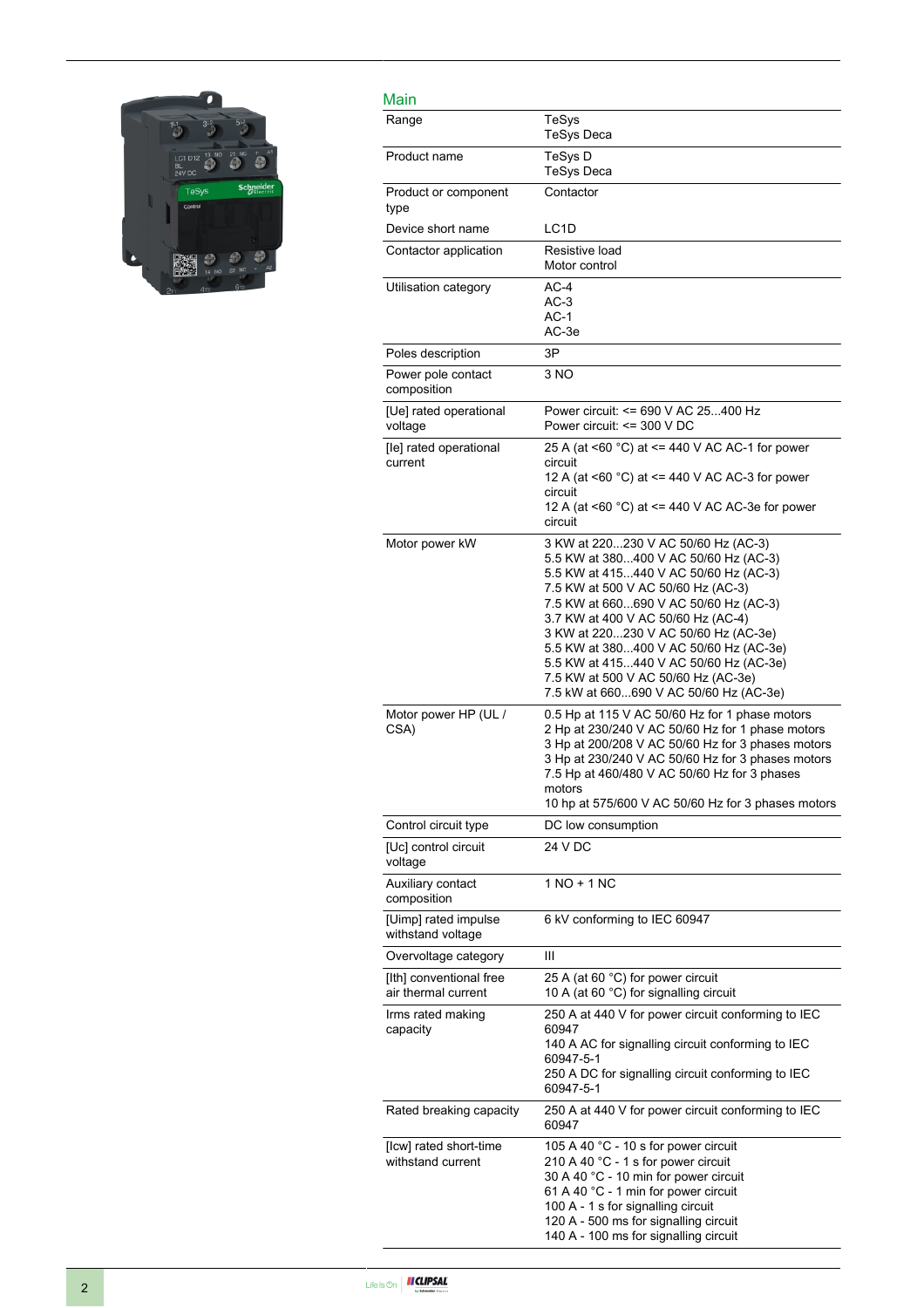| Associated fuse rating           | 10 A gG for signalling circuit conforming to IEC<br>60947-5-1<br>40 A gG at <= 690 V coordination type 1 for power<br>circuit<br>25 A gG at <= 690 V coordination type 2 for power<br>circuit                                                                                                                                                                                                                                                                                                                                                                                                                                                                                                                                                                                                                                                                                                                                                                                                                                                                                                                                                                                                                                                    |  |  |
|----------------------------------|--------------------------------------------------------------------------------------------------------------------------------------------------------------------------------------------------------------------------------------------------------------------------------------------------------------------------------------------------------------------------------------------------------------------------------------------------------------------------------------------------------------------------------------------------------------------------------------------------------------------------------------------------------------------------------------------------------------------------------------------------------------------------------------------------------------------------------------------------------------------------------------------------------------------------------------------------------------------------------------------------------------------------------------------------------------------------------------------------------------------------------------------------------------------------------------------------------------------------------------------------|--|--|
| Average impedance                | 2.5 mOhm - Ith 25 A 50 Hz for power circuit                                                                                                                                                                                                                                                                                                                                                                                                                                                                                                                                                                                                                                                                                                                                                                                                                                                                                                                                                                                                                                                                                                                                                                                                      |  |  |
| [Ui] rated insulation<br>voltage | Power circuit: 690 V conforming to IEC 60947-4-1<br>Power circuit: 600 V CSA certified<br>Power circuit: 600 V UL certified<br>Signalling circuit: 690 V conforming to IEC 60947-1<br>Signalling circuit: 600 V CSA certified<br>Signalling circuit: 600 V UL certified                                                                                                                                                                                                                                                                                                                                                                                                                                                                                                                                                                                                                                                                                                                                                                                                                                                                                                                                                                          |  |  |
| Electrical durability            | 2 Mcycles 12 A AC-3 at Ue <= 440 V<br>0.8 Mcycles 25 A AC-1 at Ue <= 440 V<br>2 Mcycles 12 A AC-3e at Ue <= 440 V                                                                                                                                                                                                                                                                                                                                                                                                                                                                                                                                                                                                                                                                                                                                                                                                                                                                                                                                                                                                                                                                                                                                |  |  |
| Power dissipation per<br>pole    | 0.36 W AC-3<br>1.56 W AC-1<br>0.36 W AC-3e                                                                                                                                                                                                                                                                                                                                                                                                                                                                                                                                                                                                                                                                                                                                                                                                                                                                                                                                                                                                                                                                                                                                                                                                       |  |  |
| Front cover                      | With                                                                                                                                                                                                                                                                                                                                                                                                                                                                                                                                                                                                                                                                                                                                                                                                                                                                                                                                                                                                                                                                                                                                                                                                                                             |  |  |
| Mounting support                 | Plate<br>Rail                                                                                                                                                                                                                                                                                                                                                                                                                                                                                                                                                                                                                                                                                                                                                                                                                                                                                                                                                                                                                                                                                                                                                                                                                                    |  |  |
| Standards                        | CSA C22.2 No 14<br>EN 60947-4-1<br>EN 60947-5-1<br>IEC 60947-4-1<br>IEC 60947-5-1<br><b>UL 508</b><br>IEC 60335-1                                                                                                                                                                                                                                                                                                                                                                                                                                                                                                                                                                                                                                                                                                                                                                                                                                                                                                                                                                                                                                                                                                                                |  |  |
| <b>Product certifications</b>    | GOST<br>BV<br><b>CSA</b><br><b>DNV</b><br><b>RINA</b><br>$_{\rm ccc}$<br>LROS (Lloyds register of shipping)<br>GL<br>UL<br><b>UKCA</b>                                                                                                                                                                                                                                                                                                                                                                                                                                                                                                                                                                                                                                                                                                                                                                                                                                                                                                                                                                                                                                                                                                           |  |  |
| Connections - terminals          | Power circuit: screw clamp terminals 1 cable(s) 1<br>4 mm <sup>2</sup> flexible without cable end<br>Power circuit: screw clamp terminals 2 cable(s) 1<br>4 mm <sup>2</sup> flexible without cable end<br>Power circuit: screw clamp terminals 1 cable(s) 1<br>4 mm <sup>2</sup> flexible with cable end<br>Power circuit: screw clamp terminals 2 cable(s) 1<br>2.5 mm <sup>2</sup> flexible with cable end<br>Power circuit: screw clamp terminals 1 cable(s) 1<br>4 mm <sup>2</sup> solid without cable end<br>Power circuit: screw clamp terminals 2 cable(s) 1<br>4 mm <sup>2</sup> solid without cable end<br>Control circuit: screw clamp terminals 1 cable(s) 1<br>4 mm <sup>2</sup> flexible without cable end<br>Control circuit: screw clamp terminals 2 cable(s) 1<br>4 mm <sup>2</sup> flexible without cable end<br>Control circuit: screw clamp terminals 1 cable(s) 1<br>4 mm <sup>2</sup> flexible with cable end<br>Control circuit: screw clamp terminals 2 cable(s) 1<br>2.5 mm <sup>2</sup> flexible with cable end<br>Control circuit: screw clamp terminals 1 cable(s) 1<br>4 mm <sup>2</sup> solid without cable end<br>Control circuit: screw clamp terminals 2 cable(s) 1<br>4 mm <sup>2</sup> solid without cable end |  |  |
| Tightening torque                | Power circuit: 1.7 N.m - on screw clamp terminals -<br>with screwdriver flat $\varnothing$ 6 mm<br>Power circuit: 1.7 N.m - on screw clamp terminals -<br>with screwdriver Philips No 2<br>Control circuit: 1.7 N.m - on screw clamp terminals -<br>with screwdriver flat $\varnothing$ 6 mm<br>Control circuit: 1.7 N.m - on screw clamp terminals -<br>with screwdriver Philips No 2<br>Control circuit: 1.7 N.m - on screw clamp terminals -<br>with screwdriver pozidriv No 2<br>Power circuit: 1.7 N.m - on screw clamp terminals -<br>with screwdriver pozidriv No 2                                                                                                                                                                                                                                                                                                                                                                                                                                                                                                                                                                                                                                                                       |  |  |

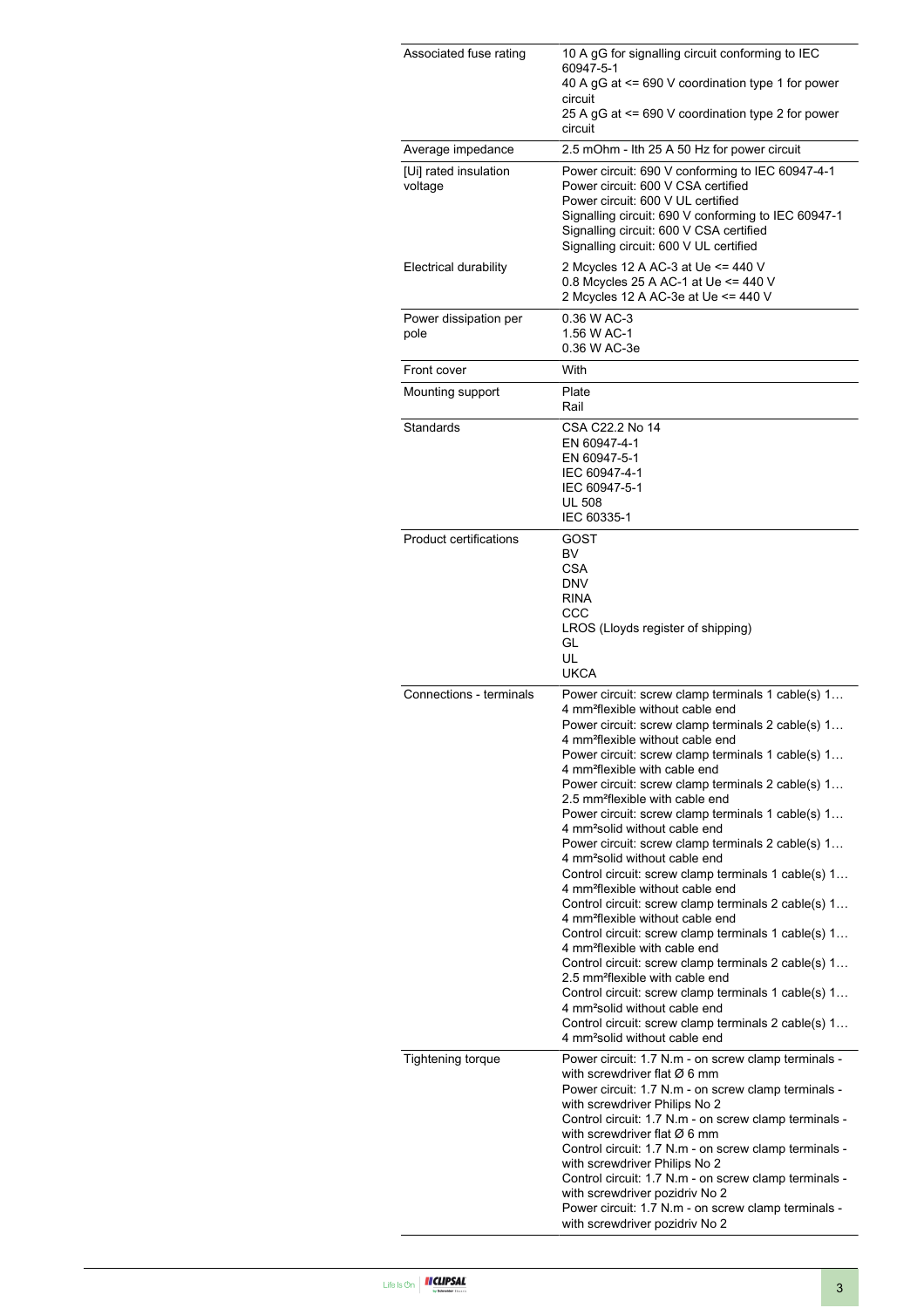| Operating time           | 65.4588.55 ms closing<br>2030 ms opening                                                                                                                                   |
|--------------------------|----------------------------------------------------------------------------------------------------------------------------------------------------------------------------|
| Safety reliability level | B10d = 1369863 cycles contactor with nominal load<br>conforming to EN/ISO 13849-1<br>B10d = 20000000 cycles contactor with mechanical<br>load conforming to EN/ISO 13849-1 |
| Mechanical durability    | 30 Mcycles                                                                                                                                                                 |
| Maximum operating rate   | 3600 cyc/h 60 °C                                                                                                                                                           |

### **Complementary**

| Coil technology                | Built-in bidirectional peak limiting diode suppressor                                                                    |  |
|--------------------------------|--------------------------------------------------------------------------------------------------------------------------|--|
| Control circuit voltage limits | 0.10.3 Uc (-4070 °C): drop-out DC<br>0.81.25 Uc (-4060 °C): operational DC<br>11.25 Uc (6070 °C): operational DC         |  |
| Time constant                  | 40 ms                                                                                                                    |  |
| Inrush power in W              | 2.4 W (at 20 $^{\circ}$ C)                                                                                               |  |
| Hold-in power consumption in W | 2.4 W at 20 °C                                                                                                           |  |
| Auxiliary contacts type        | Type mechanically linked 1 NO + 1 NC conforming to IEC 60947-5-1<br>Type mirror contact 1 NC conforming to IEC 60947-4-1 |  |
| Signalling circuit frequency   | 25400 Hz                                                                                                                 |  |
| Minimum switching current      | 5 mA for signalling circuit                                                                                              |  |
| Minimum switching voltage      | 17 V for signalling circuit                                                                                              |  |
| Non-overlap time               | 1.5 Ms on de-energisation between NC and NO contact<br>1.5 ms on energisation between NC and NO contact                  |  |
| Insulation resistance          | > 10 MOhm for signalling circuit                                                                                         |  |

#### Environment

| IP degree of protection               | IP20 front face conforming to IEC 60529                                                                                                                                      |  |
|---------------------------------------|------------------------------------------------------------------------------------------------------------------------------------------------------------------------------|--|
| Climatic withstand                    | Conforming to IACS E10<br>Conforming to IEC 60947-1 Annex Q category D                                                                                                       |  |
| Protective treatment                  | TH conforming to IEC 60068-2-30                                                                                                                                              |  |
| Pollution degree                      | 3                                                                                                                                                                            |  |
| Ambient air temperature for operation | $-4060 °C$<br>6070 °C with derating                                                                                                                                          |  |
| Ambient air temperature for storage   | $-6080 °C$                                                                                                                                                                   |  |
| Operating altitude                    | $03000$ m                                                                                                                                                                    |  |
| Fire resistance                       | 850 °C conforming to IEC 60695-2-1                                                                                                                                           |  |
| Mechanical robustness                 | Vibrations contactor open: 2 Gn, 5300 Hz<br>Vibrations contactor closed: 4 Gn, 5300 Hz<br>Shocks contactor open: 10 Gn for 11 ms<br>Shocks contactor closed: 15 Gn for 11 ms |  |
| Height                                | 77 mm                                                                                                                                                                        |  |
| Width                                 | 45 mm                                                                                                                                                                        |  |
| Depth                                 | 95 mm                                                                                                                                                                        |  |
| Net weight                            | $0.485$ kg                                                                                                                                                                   |  |

#### Packing Units

| <b>PCE</b>        |
|-------------------|
| 1                 |
| 531.0 g           |
| 5 cm              |
| $9.2 \text{ cm}$  |
| $11.2 \text{ cm}$ |
| S <sub>02</sub>   |
| 15                |
| 8.284 kg          |
| 15 cm             |
| 30 cm             |
| 40 cm             |
|                   |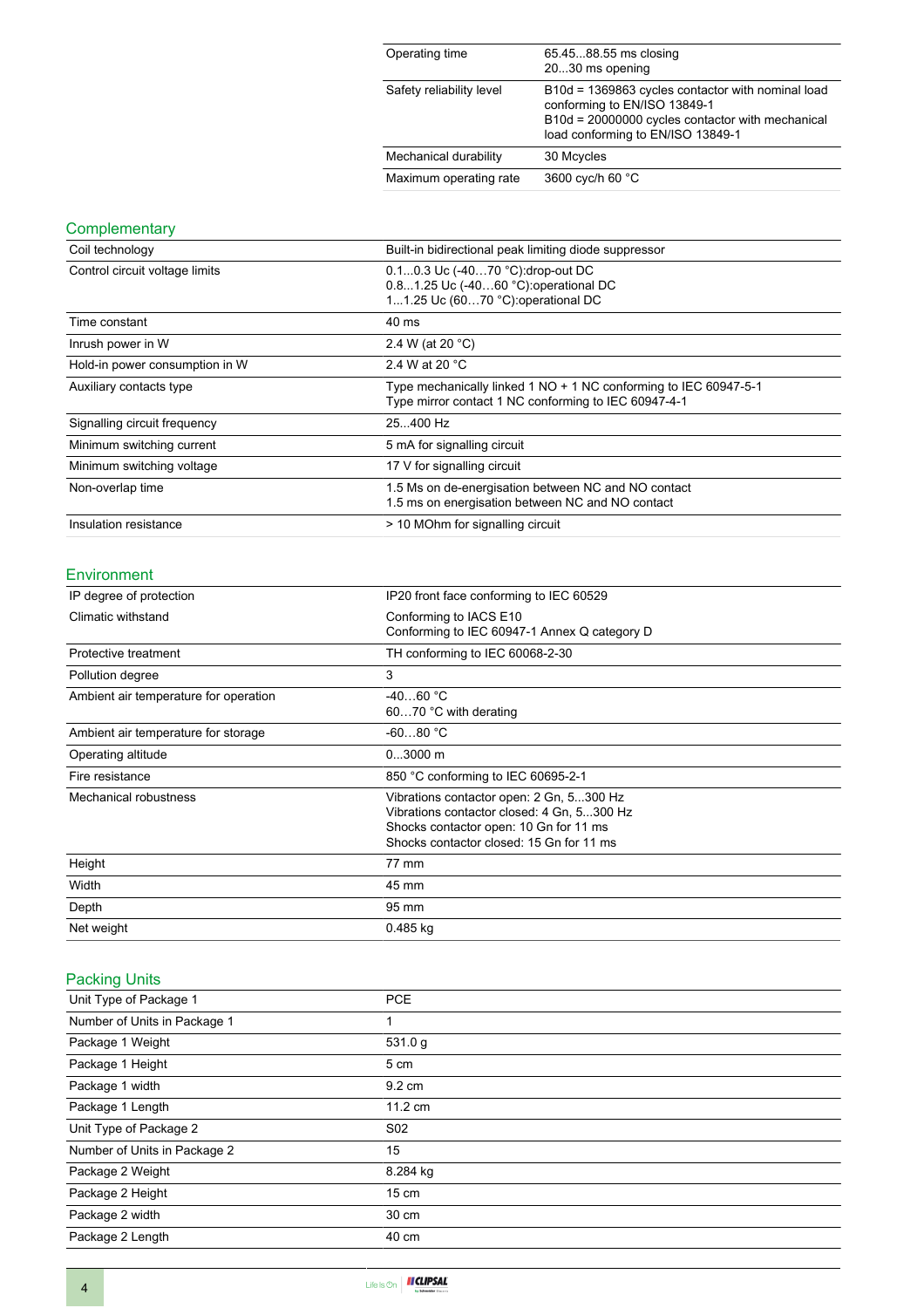| Unit Type of Package 3       | P06       |
|------------------------------|-----------|
| Number of Units in Package 3 | 240       |
| Package 3 Weight             | 143.22 kg |
| Package 3 Height             | 80 cm     |
| Package 3 width              | 80 cm     |
| Package 3 Length             | 60 cm     |

#### Offer Sustainability

| Sustainable offer status        | Green Premium product                  |  |
|---------------------------------|----------------------------------------|--|
| <b>REACh Regulation</b>         | <b>REACh Declaration</b>               |  |
| <b>EU RoHS Directive</b>        | Compliant <b>K</b> EU RoHS Declaration |  |
| Toxic heavy metal free          | Yes                                    |  |
| Mercury free                    | Yes                                    |  |
| RoHS exemption information      | d Yes                                  |  |
| China RoHS Regulation           | China RoHS Declaration                 |  |
| <b>Environmental Disclosure</b> | Product Environmental Profile          |  |
| <b>Circularity Profile</b>      | End Of Life Information                |  |
| PVC free                        | Yes                                    |  |

# Contractual warranty<br>Warranty

18 months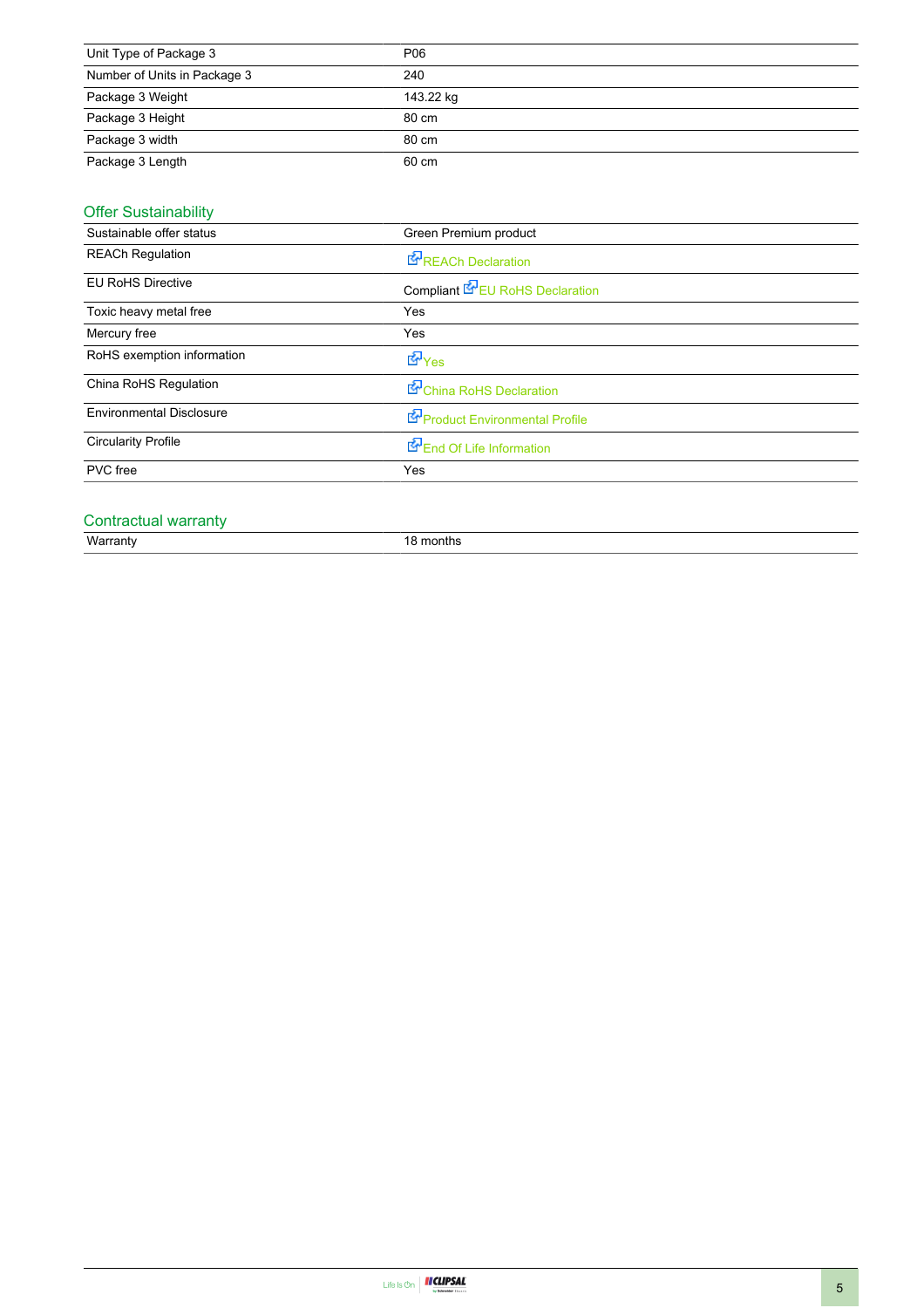Product data sheet Dimensions Drawings

#### Dimensions



#### (1) Minimum electrical clearance

| LC1                                            |                                   | D09D18 | D093D123 | D099D129 |
|------------------------------------------------|-----------------------------------|--------|----------|----------|
| <sub>b</sub>                                   |                                   | 77     | 99       | 80       |
| l c                                            | without cover or add-on blocks    | 93     | 93       | 93       |
| with<br>cover,<br>without<br>add-on<br>blocks  | 95                                | 95     | 95       |          |
| c1                                             | with LAD N or C (2 or 4 contacts) | 126    | 126      | 126      |
| c2                                             | with LA6 DK10                     | 138    | 138      | 138      |
| c3                                             | with LAD T, R, S                  | 146    | 146      | 146      |
| with LAD<br>T, R,<br>S and<br>sealing<br>cover | 150                               | 150    | 150      |          |